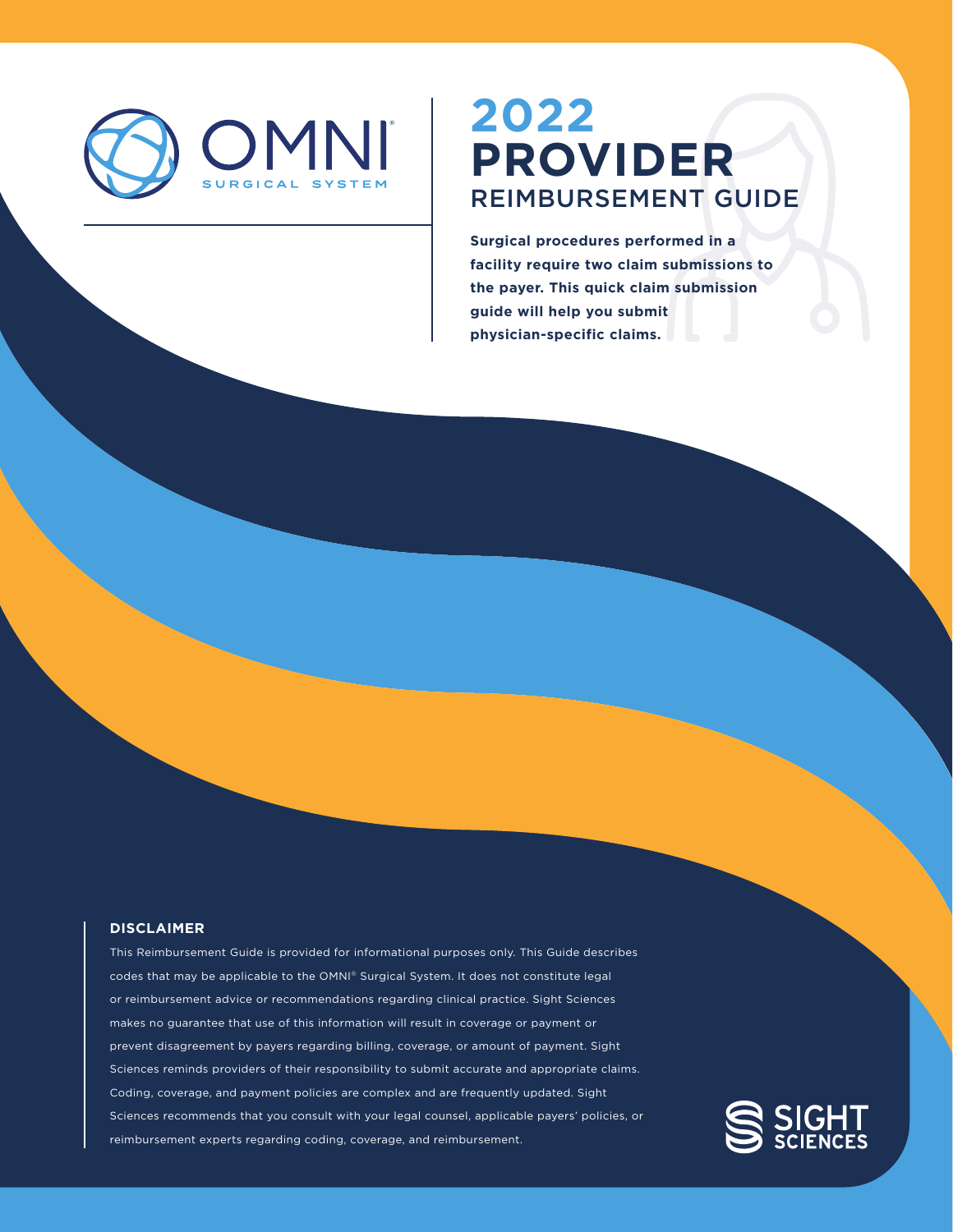### CODING AND MEDICARE PAYMENT WHEN USING OMNI® TO PERFORM A STANDALONE PROCEDURE

### **INDICATION**

The OMNI® Surgical System is indicated for canaloplasty (microcatheterization and transluminal viscodilation of Schlemm's canal) followed by trabeculotomy (cutting of trabecular meshwork) to reduce intraocular pressure in adult patients with primary open-angle glaucoma.<sup>1</sup>





### **CPT®2 CODING FOR OMNI®**

| <b>CPT</b> | <b>DESCRIPTION</b>                                                                        |
|------------|-------------------------------------------------------------------------------------------|
| 66174      | Transluminal dilation of aqueous outflow channel;<br>without retention of device or stent |

Note: Physicians should note that AMA CPT Assistant and NCCI edits advise that it is not appropriate to report both 66174 and 65820 (goniotomy) when a canaloplasty and goniotomy (ab interno trabeculotomy) are performed on the same eye during the same treatment session. According to CPT Assistant and NCCI edits, only 66174 should be reported.<sup>3,4</sup>

### **OMNI® STANDALONE PROCEDURES 2022 MEDICARE PAYMENT5**

| <b>CPT</b> | <b>GLOBAL PERIOD</b> | <b>TOTAL RVUS</b> | NATIONAL AVERAGE<br><b>REIMBURSEMENT RATE</b> |
|------------|----------------------|-------------------|-----------------------------------------------|
| 66174      | 90                   | 21.99             | \$760.99                                      |

Note: The payment information listed does not guarantee coverage or payment. Actual payment may vary by location. Commercial and Medicare Advantage payments are based on contractual agreements or negotiated fees between the physician and the health plan. Questions regarding your contracted payment rates should be directed to your health plan's provider representative.

1. U.S. Food & Drug Administration (FDA) Indications for Use [Traditional 510(k) K202678]

2. CPT Copyright 2021 American Medical Association (AMA). All rights reserved. CPT® is a registered trademark of the American Medical Association.

<sup>3.</sup> https://www.cms.gov/Medicare/Coding/NCCI-Coding-Edits

<sup>4.</sup> Surgery: Eye and Ocular Adnexa. CPT® Assistant. December 2018, p 9; Surgery: Eye and Ocular Adnexa. CPT® Assistant. September 2019, p 12.

<sup>5. 2022</sup> CMS PFS Final Rule, Addendum B (available on CMS website), 86 Fed. Reg. 221 (Nov. 19, 2021).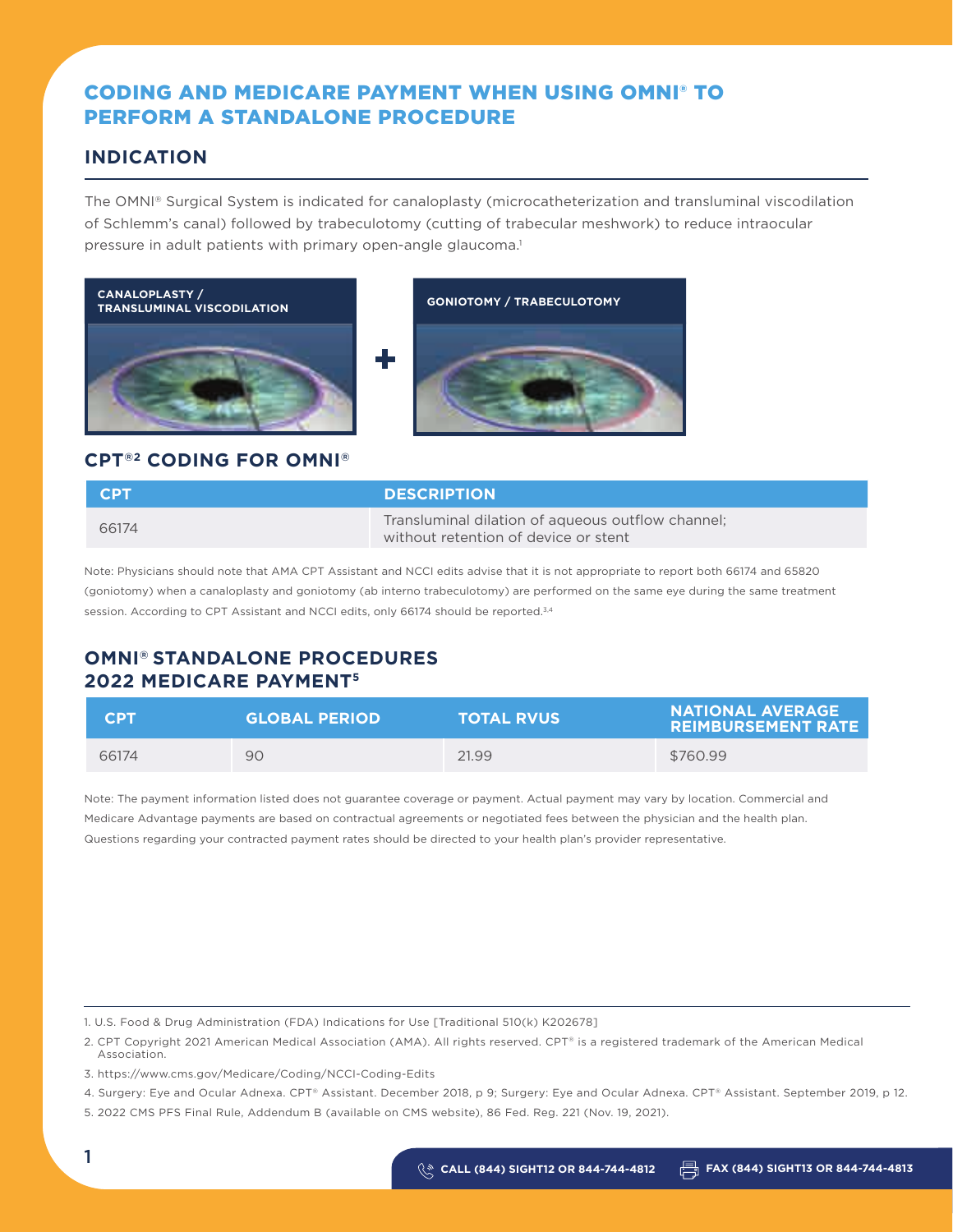### **CODING AND MEDICARE PAYMENT WHEN USING OMNI® IN COMBINATION WITH CATARACT SURGERY**

OMNI® Surgical System is indicated for use in standalone canaloplasty with trabeculotomy or in conjunction with cataract surgery. If these procedures are performed concomitantly, it is appropriate to bill/report the CPT code 66174 (for the canaloplasty followed by trabeculotomy) and the specific CPT code for the cataract procedure performed.

### **OMNI® IN COMBINATION WITH COMPLEX CATARACT**

| <b>PROCEDURES</b>       | <b>CPT CODE</b>       | <b>PHYSICIAN</b><br><b>PAYMENT**</b> | <b>ASC PAYMENT**</b>                     | <b>HOPD</b><br><b>PAYMENT**</b>                  |
|-------------------------|-----------------------|--------------------------------------|------------------------------------------|--------------------------------------------------|
|                         | 66174                 | \$760.99                             | \$1,917.31                               | \$3,999.59                                       |
| <b>OMNI®</b>            | C1889 (rev code 0278) |                                      |                                          | No additional<br>payment                         |
| <b>Complex Cataract</b> | 66982                 | \$746.11 x 50%<br>$=$ \$373.06*      | $$1.063.42 \times 50\%$<br>$=$ \$531.71* | No payment due<br>to comprehensive<br><b>APC</b> |
| <b>Totals</b>           |                       | \$1,134.05                           | \$2,448.65                               | \$3,999.59                                       |

### **OMNI® IN COMBINATION WITH ROUTINE CATARACT**

| <b>PROCEDURES</b>       | <b>CPT CODE</b>       | <b>PHYSICIAN</b><br><b>PAYMENT**</b>   | <b>ASC PAYMENT**</b>                     | <b>HOPD</b><br><b>PAYMENT**</b>                  |
|-------------------------|-----------------------|----------------------------------------|------------------------------------------|--------------------------------------------------|
|                         | 66174                 | \$760.99                               | \$1,917.31                               | \$3,999.59                                       |
| <b>OMNI®</b>            | C1889 (rev code 0278) |                                        |                                          | No additional<br>payment                         |
| <b>Routine Cataract</b> | 66984                 | $$544.70 \times 50\%$<br>$=$ \$272.35* | $$1,062.68 \times 50\%$<br>$=$ \$531.34* | No payment due<br>to comprehensive<br><b>APC</b> |
| <b>Totals</b>           |                       | \$1,033.34                             | \$2,448.65                               | \$3,999.59                                       |

\* Payment reduced due to multiple procedure reduction rules.

\*\* Rates listed are national unadjusted allowable amounts, and the local rates may vary. Check your local MAC site for the specific reimbursement rate for your market.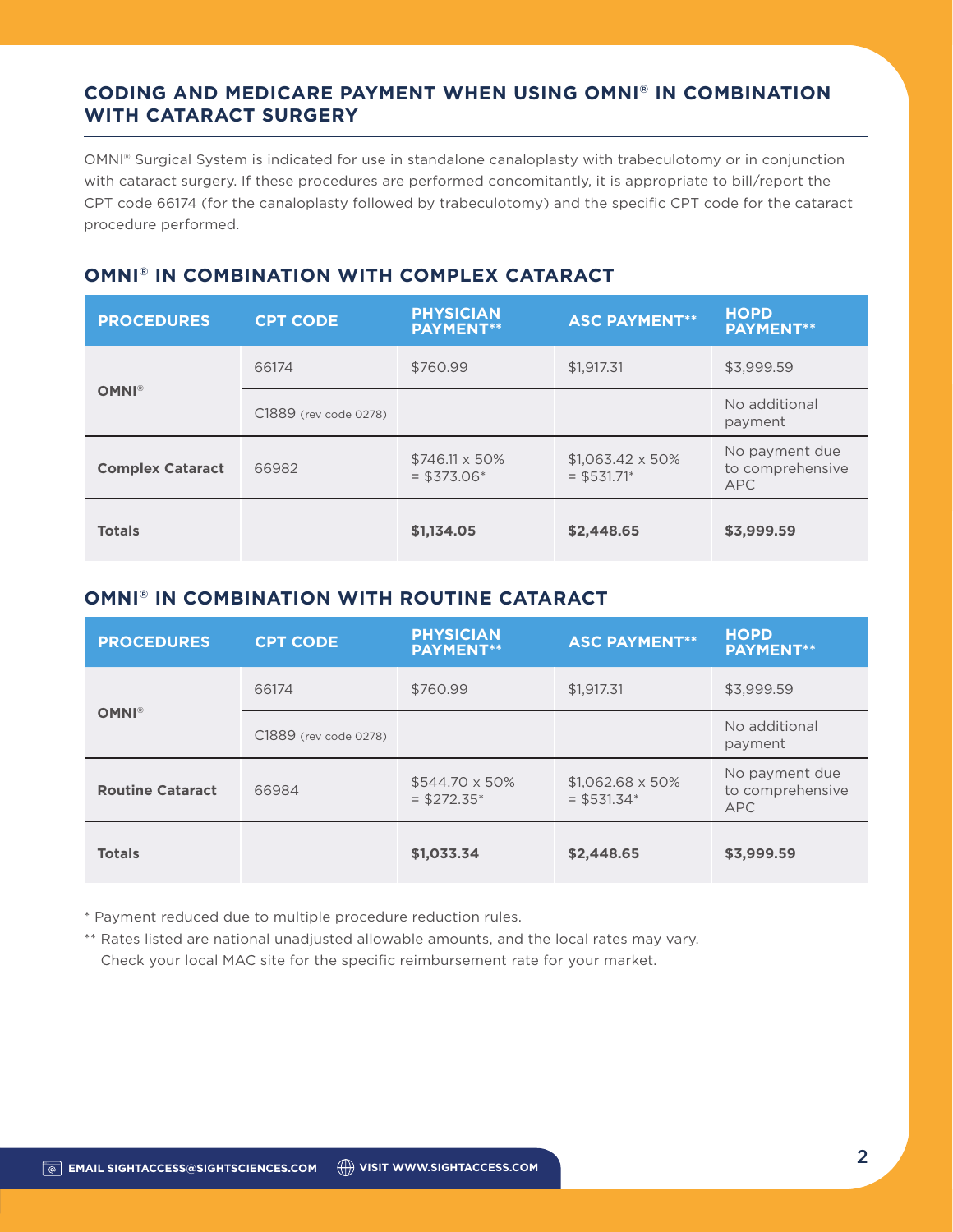### **CODING AND MEDICARE PAYMENT WHEN USING OMNI® TO PERFORM A GONIOTOMY / TRABECULOTOMY**

Trabeculotomy devices are Class I exempt per FDA regulations.6



### **OMNI® CODING FOR GONIOTOMY ALONE**

| <b>CPT</b> | <b>DESCRIPTION</b> |
|------------|--------------------|
| 65820      | Goniotomy          |

### **OMNI® USED TO PERFORM GONIOTOMY ALONE 2022 MEDICARE PAYMENT7**

| <b>CDT</b> | <b>GLOBAL PERIOD</b> | <b>TOTAL RVUS</b> | <b>NATIONAL AVERAGE A</b><br><b>REIMBURSEMENT RATE</b> |
|------------|----------------------|-------------------|--------------------------------------------------------|
| 65820      | 90                   | 24.22             | \$838.16                                               |

Note: This payment information listed does not guarantee coverage or payment. Actual payment may vary by location. Commercial and Medicare Advantage payments are based on contractual agreements or negotiated fees between the physician and the health plan. Questions regarding your contracted payment rates should be directed to your health plan's provider representative.

6. See FDA's product classification page: https://www.accessdata.fda.gov/scripts/cdrh/cfdocs/cfPCD/classification.cfm?ID=HNK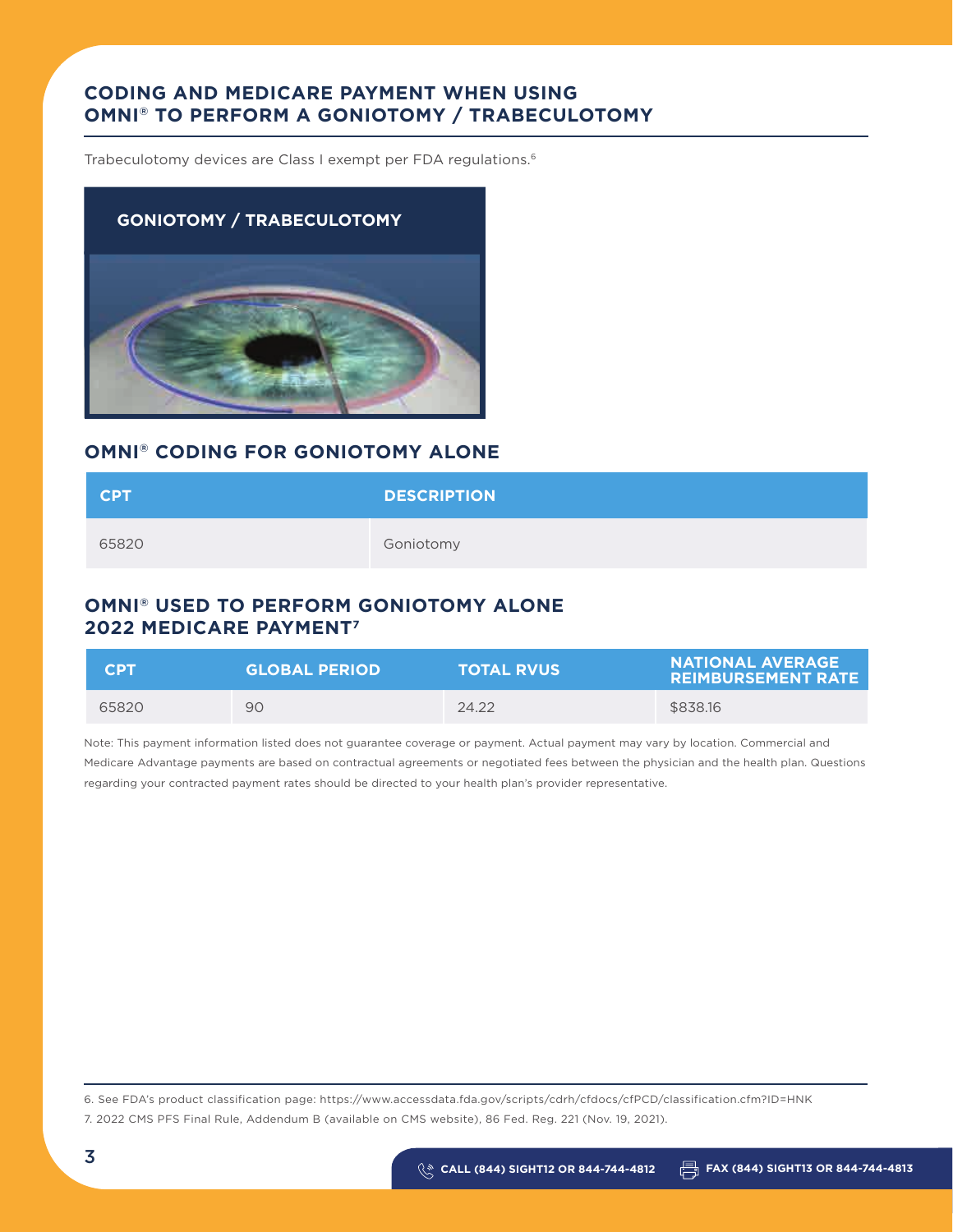### **ICD-10-CM DIAGNOSIS CODING8**

The International Classification of Diseases, 10th Revision, Clinical Modification (ICD-10-CM) codes are used to report patient diagnoses and health conditions for visits/services in all health care settings. Providers should consult the ICD-10-CM code set and coverage policies or other payer guidelines when determining the appropriate diagnosis code(s) to submit to health plans. Coding is a clinical decision, and providers should code to the highest level of specificity.

| <b>ICD-10-CM<sup>8</sup></b> | <b>CODE DESCRIPTION</b>                                     |
|------------------------------|-------------------------------------------------------------|
| H40.1110                     | Primary open-angle glaucoma, right eye, stage unspecified   |
| H40.1111                     | Primary open-angle glaucoma, right eye, mild stage          |
| H40.1112                     | Primary open-angle glaucoma, right eye, moderate stage      |
| H40.1113                     | Primary open-angle glaucoma, right eye, severe stage        |
| H40.1114                     | Primary open-angle glaucoma, right eye, indeterminate stage |
| H40.1120                     | Primary open-angle glaucoma, left eye, stage unspecified    |
| H40.1121                     | Primary open-angle glaucoma, left eye, mild stage           |
| H40.1122                     | Primary open-angle glaucoma, left eye, moderate stage       |
| H40.1123                     | Primary open-angle glaucoma, left eye, severe stage         |
| H40.1124                     | Primary open-angle glaucoma, left eye, indeterminate stage  |
| H40.1130                     | Primary open-angle glaucoma, bilateral, stage unspecified   |
| H40.1131                     | Primary open-angle glaucoma, bilateral, mild stage          |
| H40.1132                     | Primary open-angle glaucoma, bilateral, moderate stage      |
| H40.1133                     | Primary open-angle glaucoma, bilateral, severe stage        |
| H40.1134                     | Primary open-angle glaucoma, bilateral, indeterminate stage |

8. American Medical Association (2022). ICD-10-CM 2022 The Complete Official Codebook.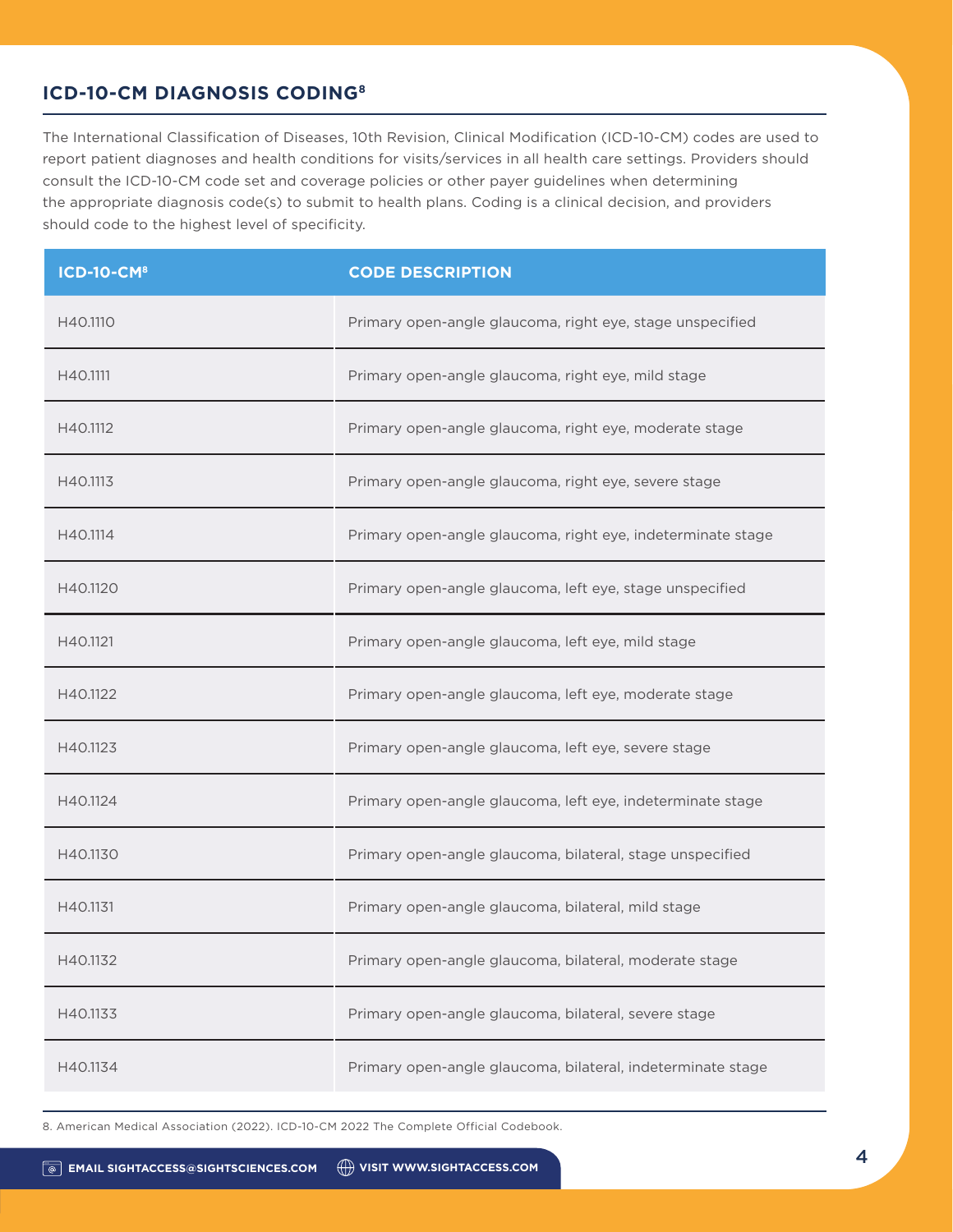### **COMMON MODIFIERS9**

Modifiers are designed to provide additional information to the payor regarding the procedure that may be needed to process the claim. This list is not all-inclusive. Providers should consult reimbursement experts or the payors directly for questions regarding the use of modifiers.

| <b>MODIFIER</b> | <b>DESCRIPTION</b>               | <b>DEFINITION</b>                                                                                                                                      |
|-----------------|----------------------------------|--------------------------------------------------------------------------------------------------------------------------------------------------------|
| -RT             | Right side                       | Indicates procedure was<br>performed on the right eye                                                                                                  |
| $-LT$           | Left side                        | Indicates procedure was<br>performed on the left eye                                                                                                   |
| $-50$           | <b>Bilateral procedure</b>       | Indicates procedure was performed<br>on both eyes that day                                                                                             |
| $-51$           | Multiple procedures              | Indicates procedure was performed<br>with other procedures that day                                                                                    |
| $-54$           | Surgical care only               | This modifier is submitted when one<br>physician performs a surgical procedure<br>and another provides preoperative<br>and/or postoperative management |
| $-55$           | Postoperative<br>management only | This modifier is used to indicate that<br>payment for the postoperative care is<br>split between two or more physicians                                |
| $-79$           | Unrelated procedure              | Unrelated procedure or service<br>by the same physician during<br>the postoperative period                                                             |

9. https://med.noridianmedicare.com/web/jeb/topics/modifiers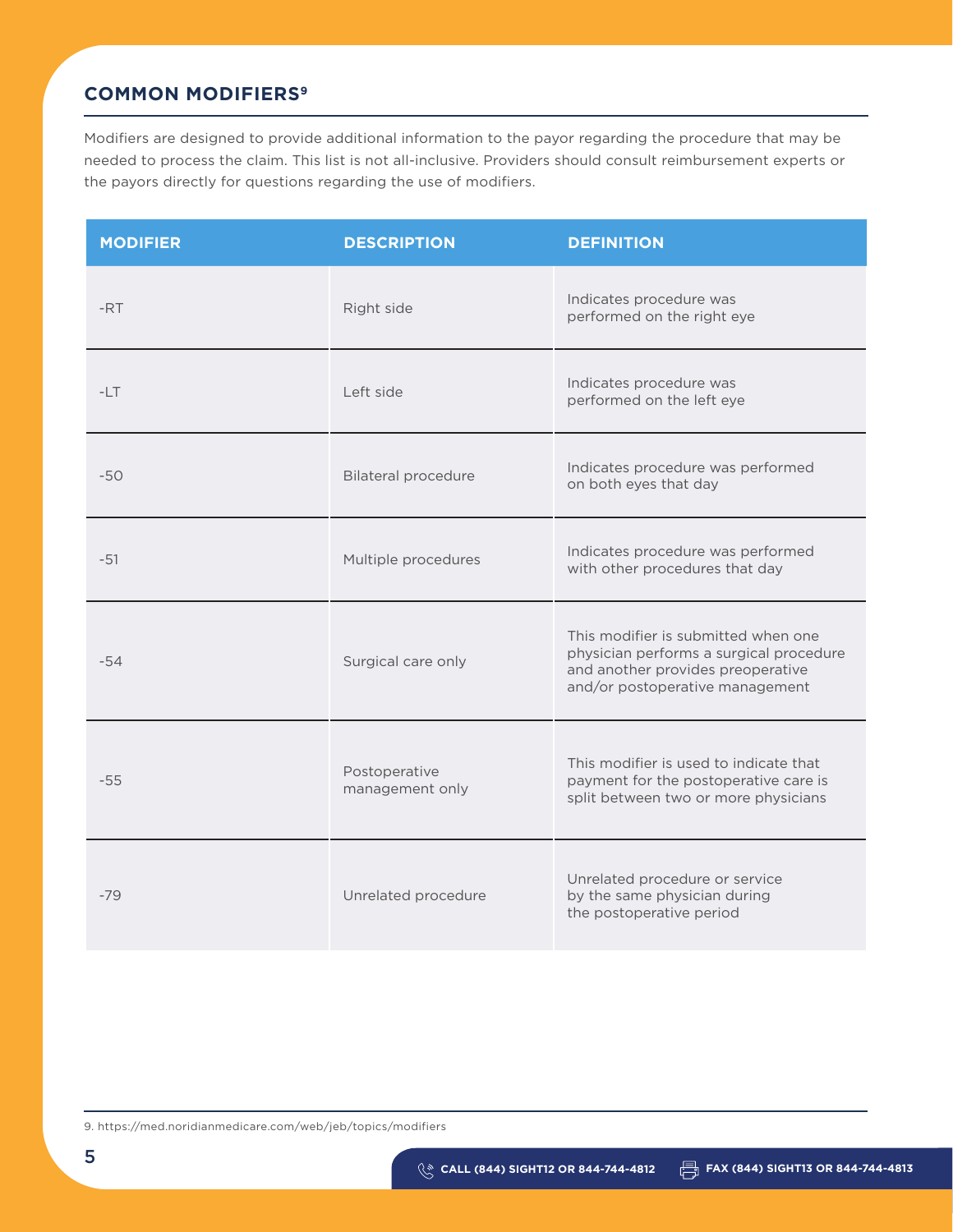### **CO-MANAGEMENT OF OPHTHALMIC SURGERY POSTOPERATIVE CARE**

In clinically appropriate situations, an operating ophthalmologist and patient may determine that a comanagement arrangement is medically appropriate based on the patient's individual circumstances or needs. A co-management arrangement is a relationship between an operating ophthalmologist and a non-operating practitioner where they have shared responsibilities for a patient's postoperative care (e.g., patient request, unavailability of the operating ophthalmologist, patient's inability or unwillingness to return to the operating ophthalmologist, changes in follow-up plans). The operating ophthalmologist is ultimately responsible for the care of the patient, from the initial determination of the need for surgery through completion of postoperative care and medical stability of the patient.<sup>10</sup>

### **PLEASE CONSIDER:**

- Consulting legal counsel before entering into any co-management or referral arrangements to ensure it complies with all applicable state and federal laws.
- Confirming payer policies and reimbursement for co-management arrangements with a particular payer.
- Obtaining patient's informed consent to the co-management arrangement in writing. Retain a copy of the informed consent in the patient's medical record.
- Completing a written co-management agreement outlining the specific co-management protocols for the patient. Retain a copy in the patient's medical record.
- Operating ophthalmologist determines whether/if transfer of postoperative care is clinically appropriate and discusses potential co-management arrangement with the patient.
- Operating ophthalmologist identifies a qualified provider to which they would delegate the postoperative care of their patient.
- Both providers cite appropriate co-management modifiers on claim forms.
- Both providers confirm completeness and accuracy of claim forms, including date of surgery, date that postoperative care is relinquished/assumed, and number of postoperative care days.

10. AAO Comprehensive Guidelines for Co-Management of Ophthalmic Postop Care, Sept 7, 2016. https://www.aao.org/ethics-detail/ guidelines-comanagement-postoperative-care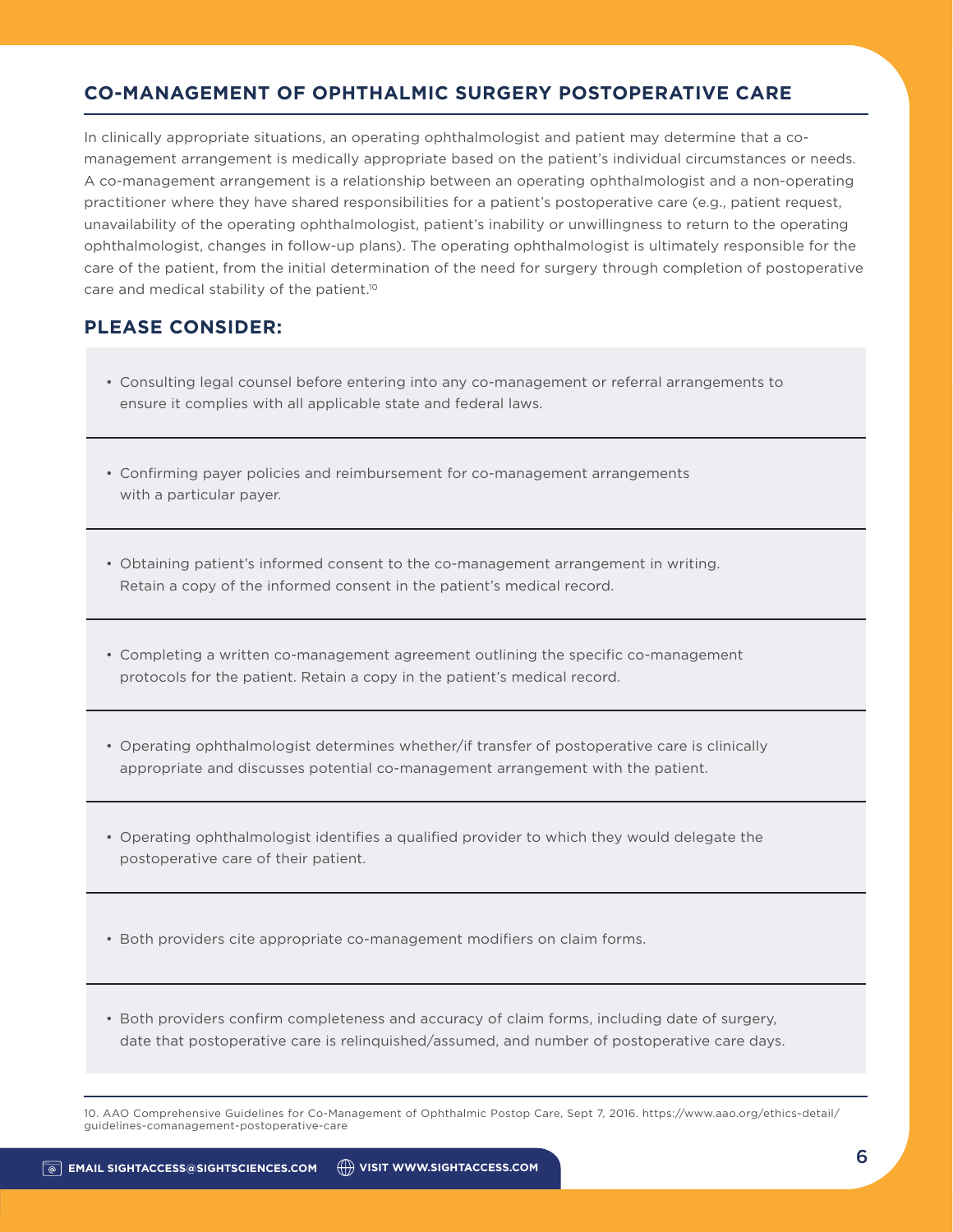### **SAMPLE CMS-1500 FORM**

| APPROVED BY NATIONAL UNIFORM CLAIM COMMITTEE (NUCC) 02/12                                                                                                                                                                                                                                                        |                                                                                                        |                                                                                           |                                                                                                                                       |
|------------------------------------------------------------------------------------------------------------------------------------------------------------------------------------------------------------------------------------------------------------------------------------------------------------------|--------------------------------------------------------------------------------------------------------|-------------------------------------------------------------------------------------------|---------------------------------------------------------------------------------------------------------------------------------------|
| ]PICA                                                                                                                                                                                                                                                                                                            |                                                                                                        |                                                                                           | <b>PICA</b>                                                                                                                           |
| 1. MEDICARE<br>MEDICAID<br>TRICARE<br>CHAMPVA                                                                                                                                                                                                                                                                    | GROUP<br>HEALTH PLAN<br>FECA<br>BLK LUNG                                                               | OTHER 1a. INSURED'S I.D. NUMBER                                                           | (For Program in Item 1)                                                                                                               |
| $(1D\#/DoD\#)$<br>(Member ID#)<br>(Medicare#)<br>(Medicaid#)                                                                                                                                                                                                                                                     | (1D#)<br>(ID#)<br>(ID#)                                                                                |                                                                                           |                                                                                                                                       |
| 2. PATIENT'S NAME (Last Name, First Name, Middle Initial)                                                                                                                                                                                                                                                        | 3. PATIENT'S BIRTH DATE<br>MM   DD   YY<br><b>SEX</b><br>F                                             | 4. INSURED'S NAME (Last Name, First Name, Middle Initial)                                 |                                                                                                                                       |
| 5. PATIENT'S ADDRESS (No., Street)                                                                                                                                                                                                                                                                               | 6. PATIENT RELATIONSHIP TO INSURED<br>Child<br>Other<br>Spouse<br>Self                                 | 7. INSURED'S ADDRESS (No., Street)                                                        |                                                                                                                                       |
| CITY<br><b>STATE</b>                                                                                                                                                                                                                                                                                             | 8. RESERVED FOR NUCC USE                                                                               | CITY                                                                                      | <b>STATE</b>                                                                                                                          |
| ZIP CODE<br>TELEPHONE (Include Area Code)                                                                                                                                                                                                                                                                        |                                                                                                        | ZIP CODE                                                                                  | TELEPHONE (Include Area Code)                                                                                                         |
| 9. OTHER INSURED'S NAME (Last Name, First Name, Middle Initial)                                                                                                                                                                                                                                                  | 10. IS PATIENT'S CONDITION RELATED TO:                                                                 | 11. INSURED'S POLICY GROUP OR FECA NUMBER                                                 |                                                                                                                                       |
|                                                                                                                                                                                                                                                                                                                  |                                                                                                        |                                                                                           |                                                                                                                                       |
| a. OTHER INSURED'S POLICY OR GROUP NUMBER                                                                                                                                                                                                                                                                        | a. EMPLOYMENT? (Current or Previous)<br><b>NO</b><br><b>YES</b>                                        | a. INSURED'S DATE OF BIRTH<br>$MM$ $\Box$ DD                                              | <b>SEX</b><br>M<br>F                                                                                                                  |
| <b>b. RESERVED FOR NUCC USE</b>                                                                                                                                                                                                                                                                                  | b. AUTO ACCIDENT?<br><b>YES</b><br><b>NO</b>                                                           | PLACE (State) b. OTHER CLAIM ID (Designated by NUCC)                                      |                                                                                                                                       |
| c. RESERVED FOR NUCC USE                                                                                                                                                                                                                                                                                         | c. OTHER ACCIDENT?                                                                                     | RANCE PLAN NAME OR PROGRAM NAME                                                           |                                                                                                                                       |
| d. INSURANCE PLAN NAME OR PROGRAM NAME                                                                                                                                                                                                                                                                           | NO<br><b>YES</b><br>10d. CLAIM CODES (Designated by NUCC)                                              | d. IS THERE ANOTHER HEALTH BENEFIT PLAN?                                                  |                                                                                                                                       |
|                                                                                                                                                                                                                                                                                                                  |                                                                                                        | <b>YES</b><br><b>NO</b>                                                                   | If yes, complete items 9, 9a, and 9d.                                                                                                 |
| READ BACK OF FORM BEFORE COMPLETING & SIGNING THIS FORM.<br>12. PATIENT'S OR AUTHORIZED PERSON'S SIGNATURE I authorize the release of any medical or other information necessary<br>to process this claim. I also request payment of government benefits either to myself or to the party who accepts assignment |                                                                                                        |                                                                                           | 13. INSURED'S OR AUTHORIZED PERSON'S SIGNATURE I authorize<br>ant of modical bonofits to the understandd physician or su<br>er forضلط |
| below.                                                                                                                                                                                                                                                                                                           |                                                                                                        |                                                                                           | Prior authorization /                                                                                                                 |
| SIGNED                                                                                                                                                                                                                                                                                                           | DATE<br>15. OTHER DATE                                                                                 |                                                                                           | Predetermination                                                                                                                      |
| 14. DATE OF CURRENT ILLNESS, INJURY, or PREGNANCY (LMP)<br>MM   DD   YY<br>QUAL.                                                                                                                                                                                                                                 | <b>DD</b><br>YY<br>MM<br>QUAL.                                                                         |                                                                                           | <b>DN</b><br>information if applicable                                                                                                |
| 17. NAME OF REFERRING PROVIDER OR OTHER SOURCE                                                                                                                                                                                                                                                                   | 17a<br>17b.<br><b>NPI</b>                                                                              | <b>FROM</b>                                                                               | 18. HOSPITALIZATION DATES RELATED TO CURRENT SERVICES<br>MM MM MD YY MM MM DD YY<br>MM<br><b>TO</b>                                   |
| 19. ADDITIONAL CLAIM INFORMATION (Designated by NUCC)                                                                                                                                                                                                                                                            |                                                                                                        | 20. OUTSIDE LAB?                                                                          | <b>\$ CHARGES</b>                                                                                                                     |
| 21. DIAGNOSIS OR NATURE OF ILLNESS OR INJURY Relate A.L. to service line below (24F).                                                                                                                                                                                                                            |                                                                                                        | <b>NO</b><br><b>YES</b>                                                                   |                                                                                                                                       |
| $A \perp HXXX$ $X \times Y$                                                                                                                                                                                                                                                                                      | Include appropriate modifiers,                                                                         | 22. RESUBMISSION                                                                          | ORIGINAL REF. NO.                                                                                                                     |
| Ε.<br>F.I<br>J. I                                                                                                                                                                                                                                                                                                | if applicable                                                                                          | 23. PRIOR AUTHORIZATION NUMBER                                                            |                                                                                                                                       |
| 24. A.<br>DATE(S) OF SERVICE<br>В.<br>С.<br>PLACE OF<br>From<br>To                                                                                                                                                                                                                                               | D. PROCEDURES, SERVICES, OR SUPPLIES<br>Ε.<br><b>DIAGNOSIS</b><br>(Explain Unusual Circumstances)      | F.<br>$\begin{array}{c} \text{G} \\ \text{DAYS} \\ \text{OR} \\ \text{UNITS} \end{array}$ | H<br>EPSDT<br>Famiy<br>Т.<br>J.<br><b>RENDERING</b><br>ID.                                                                            |
| CPT/HCPCS<br>SERVICE<br><b>EMG</b><br>МM<br>DD.<br>YY<br>MM<br>DD<br>YY                                                                                                                                                                                                                                          | <b>MODIFIER</b><br>POINTER                                                                             | \$ CHARGES                                                                                | Plan<br>PROVIDER ID. #<br>QUAL.                                                                                                       |
| XX IXX<br>!XX<br>66174                                                                                                                                                                                                                                                                                           | XX                                                                                                     | SXXX XX                                                                                   | <b>NPI</b>                                                                                                                            |
|                                                                                                                                                                                                                                                                                                                  |                                                                                                        |                                                                                           | <b>NPI</b>                                                                                                                            |
|                                                                                                                                                                                                                                                                                                                  | CPT 66174 for canaloplasty followed                                                                    |                                                                                           | <b>NPI</b>                                                                                                                            |
|                                                                                                                                                                                                                                                                                                                  | by trabeculotomy/CPT 65820 for<br>trabeculotomy alone                                                  |                                                                                           | <b>NPI</b>                                                                                                                            |
|                                                                                                                                                                                                                                                                                                                  |                                                                                                        |                                                                                           |                                                                                                                                       |
|                                                                                                                                                                                                                                                                                                                  |                                                                                                        |                                                                                           | <b>NPI</b>                                                                                                                            |
|                                                                                                                                                                                                                                                                                                                  |                                                                                                        |                                                                                           | <b>NPI</b>                                                                                                                            |
| 25. FEDERAL TAX I.D. NUMBER<br>SSN EIN                                                                                                                                                                                                                                                                           | 26. PATIENT'S ACCOUNT NO.<br>27. ACCEPT ASSIGNMENT?<br>For govt. claims, see back)<br><b>YES</b><br>NO | 28. TOTAL CHARGE<br>S<br>\$                                                               | 29. AMOUNT PAID<br>30. Rsvd for NUCC Use                                                                                              |
| 31. SIGNATURE OF PHYSICIAN OR SUPPLIER<br>INCLUDING DEGREES OR CREDENTIALS<br>(I certify that the statements on the reverse<br>apply to this bill and are made a part thereof.)                                                                                                                                  | 32. SERVICE FACILITY LOCATION INFORMATION                                                              | 33. BILLING PROVIDER INFO & PH #                                                          |                                                                                                                                       |
|                                                                                                                                                                                                                                                                                                                  |                                                                                                        |                                                                                           |                                                                                                                                       |
| <b>NP</b><br>a.                                                                                                                                                                                                                                                                                                  |                                                                                                        | <b>NPI</b><br>b.<br>a.                                                                    |                                                                                                                                       |

SIGNED<br>NUCC Instruction Manual available at: www.nucc.org

**PLEASE PRINT OR TYPE** APPROVED OMB-0938-1197 FORM 1500 (02-12)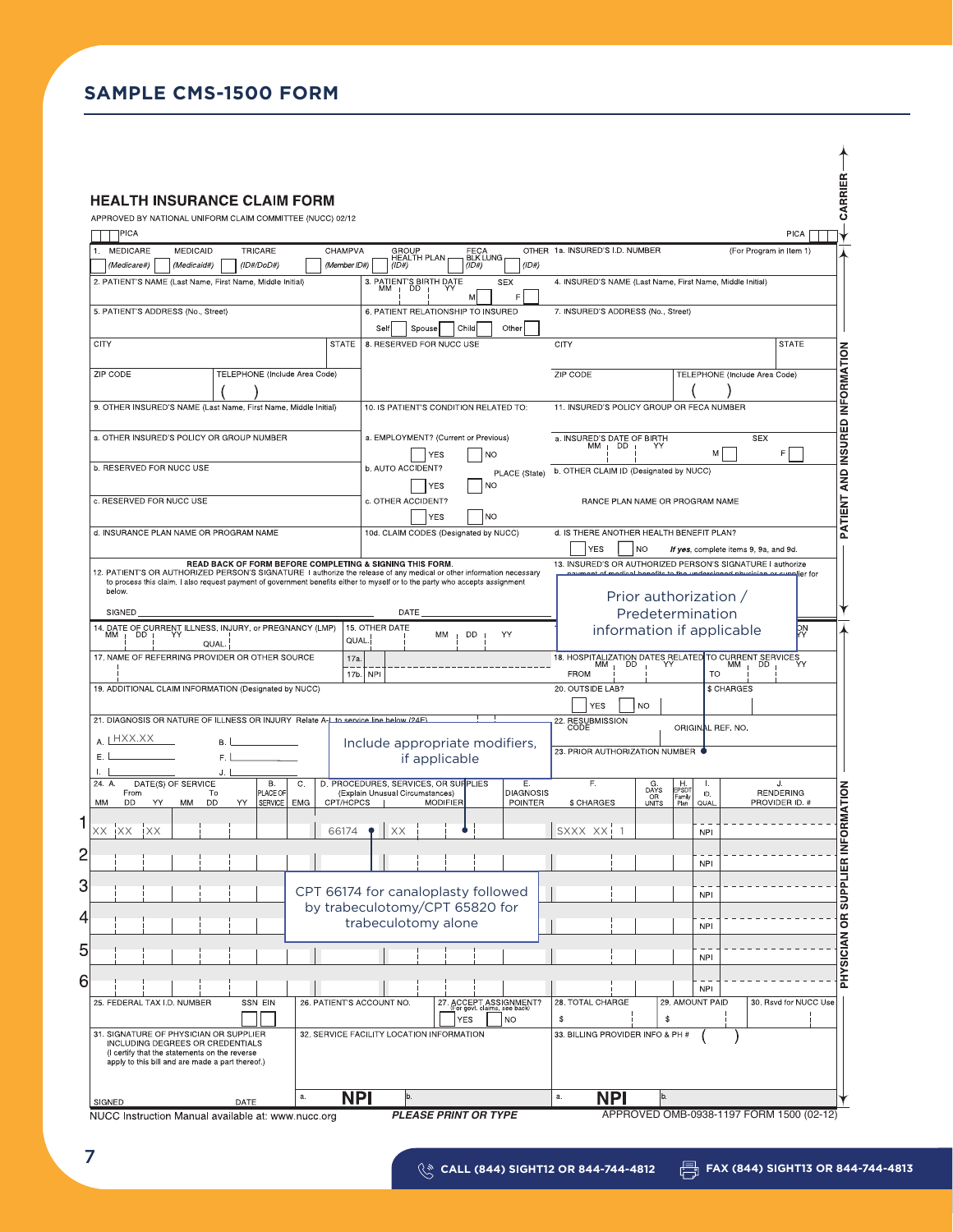# FREQUENTLY ASKED QUESTIONS

### **DO PAYERS REQUIRE PRIOR AUTHORIZATION FOR OMNI®? WHAT INFORMATION IS REQUIRED?**

Medicare does not require prior authorization for these procedures. Other health plans may require preauthorization as part of the conditions for coverage. Performing a benefit verification prior to treatment may provide insight into prior authorization criteria. Please consider:

- Including a payor-specific prior authorization form with your request
- Checking the payor's medical policy (if available) to understand coverage criteria
- Including documentation and chart notes that list any previous medical and surgical treatments along with outcomes, patient-specific treatment goals or comorbidities, and target IOPs for patient
- Including a letter of medical necessity describing the overall case (contact Sight Access or your Reimbursement Account Representative for more information)

### **IF PRIOR AUTHORIZATION IS NOT REQUIRED, IS SUBMITTING A PREDETERMINATION RECOMMENDED?**

If prior authorization is not required, we typically encourage a predetermination be submitted, especially if the payer policy is unfavorable or unclear regarding CPT code 66174. Please note that some payers do not allow or accept predeterminations.

### **IS OMNI® COVERED BY INSURERS?**

Coverage may vary by payer or even by health plan within a particular payer. In order to determine coverage for a particular patient, a benefit verification should be conducted, and the payer policy should be reviewed prior to treatment. Coverage will be based on medical necessity. Once the provider identifies that a patient is an appropriate candidate for OMNI®, the practice should allow enough time to verify the patient's benefits and coverage, check the payer's policy, and obtain prior authorization before scheduling the patient for surgery.

### **IS OMNI® USED TO PERFORM VISCOCANALOSTOMY?**

No, viscocanalostomy is a different procedure entirely from canaloplasty. OMNI® is FDA cleared for canaloplasty followed by trabeculotomy. It is not indicated to perform a viscocanalostomy. Any reference to OMNI® as a viscocanalostomy device is incorrect.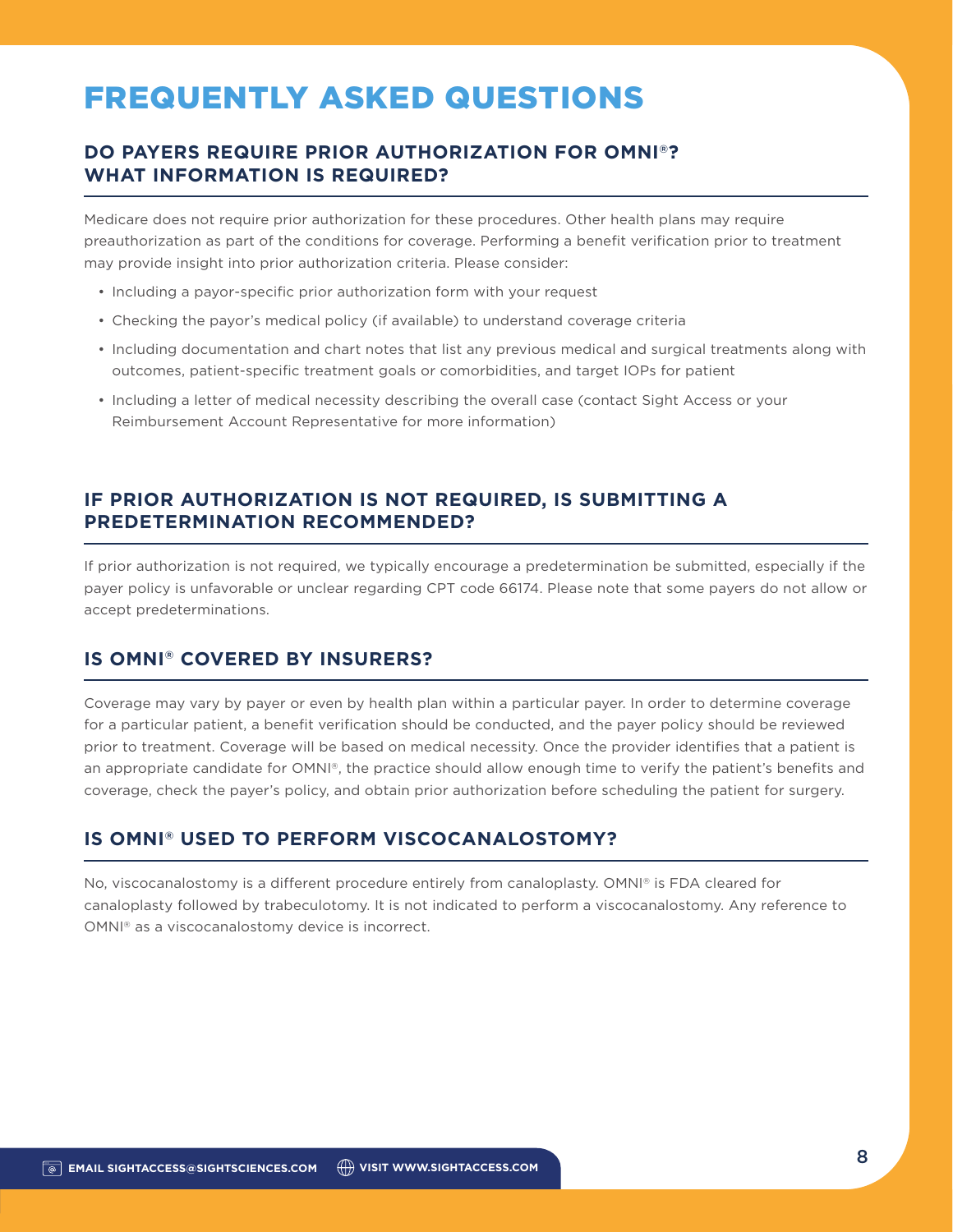### **WHAT CPT CODE(S) DO PROVIDERS USE TO BILL FOR OMNI®?**

CPT code 66174 is reported for the transluminal viscoelastic delivery procedure (aka canaloplasty) in conjunction with a trabeculotomy (aka goniotomy) during the same treatment session. When these two procedures are performed concomitantly, per AMA CPT Assistant, it is appropriate to report only CPT code 66174. The CPT for the trabeculotomy (65820) is bundled into the primary canaloplasty procedure. CPT code 65820 is reported for the trabeculotomy/goniotomy when performed without a transluminal viscoelastic delivery procedure. We do, however, realize that the reporting of actual codes used is at the sole discretion of the treating physician and/or facility.

### **CAN OMNI® BE PERFORMED AS A STANDALONE PROCEDURE?**

Yes. OMNI® Surgical System is indicated for use as a standalone procedure or in conjunction with cataract surgery. If both procedures are performed, it is appropriate to bill/report the CPT code 66174 (for the canaloplasty followed by trabeculotomy).

### **HOW DO I BILL OMNI® WHEN PERFORMED WITH CATARACT SURGERY, AND WHAT WOULD I BE REIMBURSED?**

OMNI® Surgical System is indicated for use in standalone canaloplasty with trabeculotomy or in conjunction with cataract surgery. If these procedures are performed concomitantly, it is appropriate to bill/report the CPT code 66174 (for the canaloplasty followed by trabeculotomy) and the specific CPT code for the cataract procedure performed (see payment examples on page 2).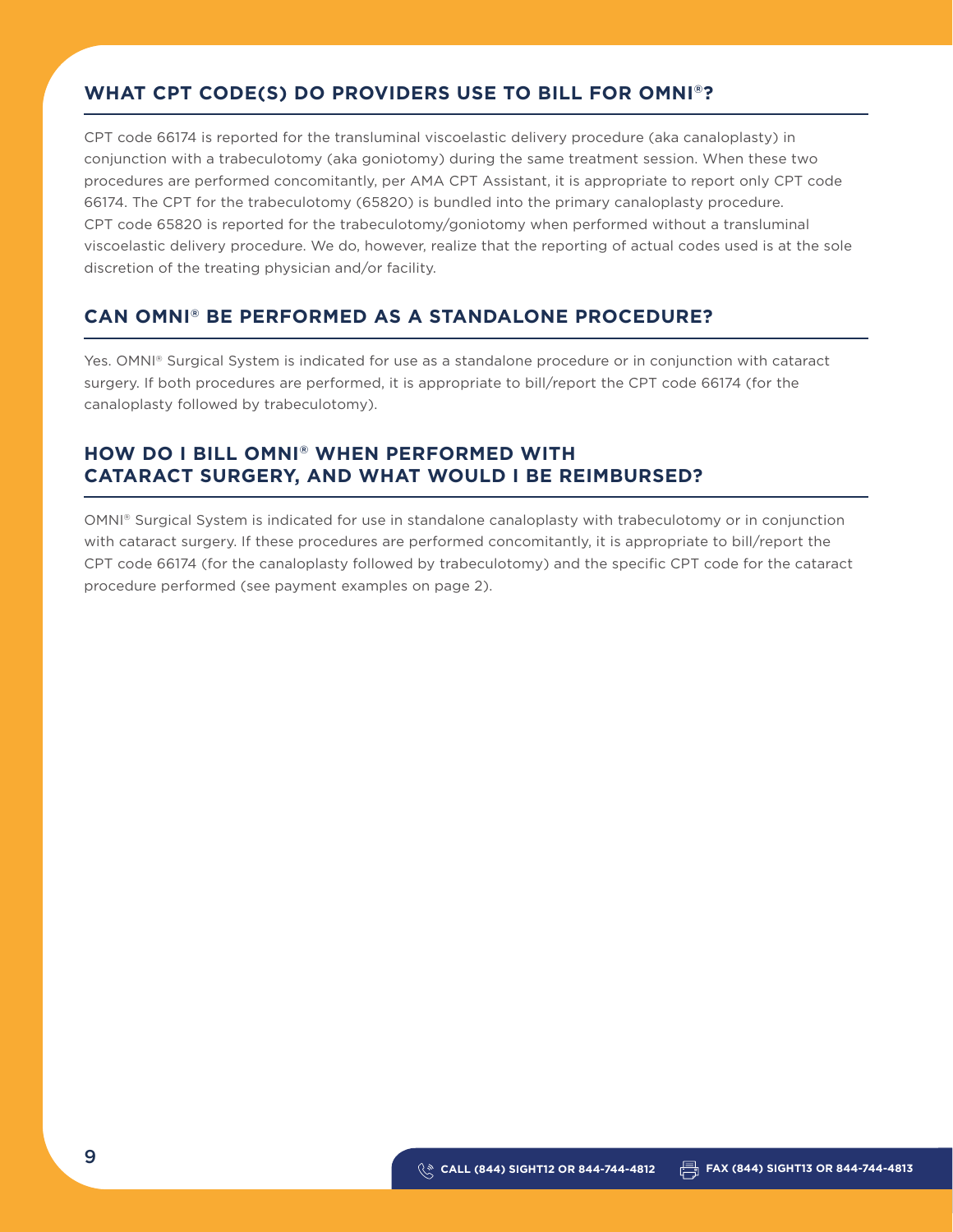## **SIGHT ACCESS**

A reimbursement support program to help you and your patients understand patient coverage details and payor-specific requirements for Sight Sciences products.

• Benefit Verification

**1**

**2**

- Prior Authorization and Appeal Requirements
- Track Clinic Submitted Forms and Letters
- Billing and Coding Support
- Letter of Medical Necessity Templates
- Reimbursement Support Materials

#### Reimbursement Support Is Available Across the Nation

### SIGHT ACCESS OFFERS A SIMPLIFIED ENROLLMENT PROCESS

Fill and Fax Single-Page Enrollment Form or Fill and Submit from the Online Enrollment Portal (www.sightaccess.com)

### UNDERSTAND ELIGIBILITY AND POTENTIAL COST-SHARING

Benefit Verification Summaries Are Faxed Back within 24-48 hours

## **REIMBURSEMENT ACCOUNT EXECUTIVE (RAE)**

The RAE is a Sight Sciences regional field reimbursement representative who can help minimize reimbursement barriers and support access for Sight Sciences products.

- Personalized Reimbursement Support
- Review Documentation Considerations
- Provide Published Reimbursement Rates for Specific Markets
- Discuss Payor Contracting Considerations

• Provide Payor Policy Links and Policy Review

• Educate on Advocacy Initiatives

### Need to connect with your local reimbursement account executive?

Ask your sales representative or email **sightaccess@sightsciences.com** to request a call or visit.